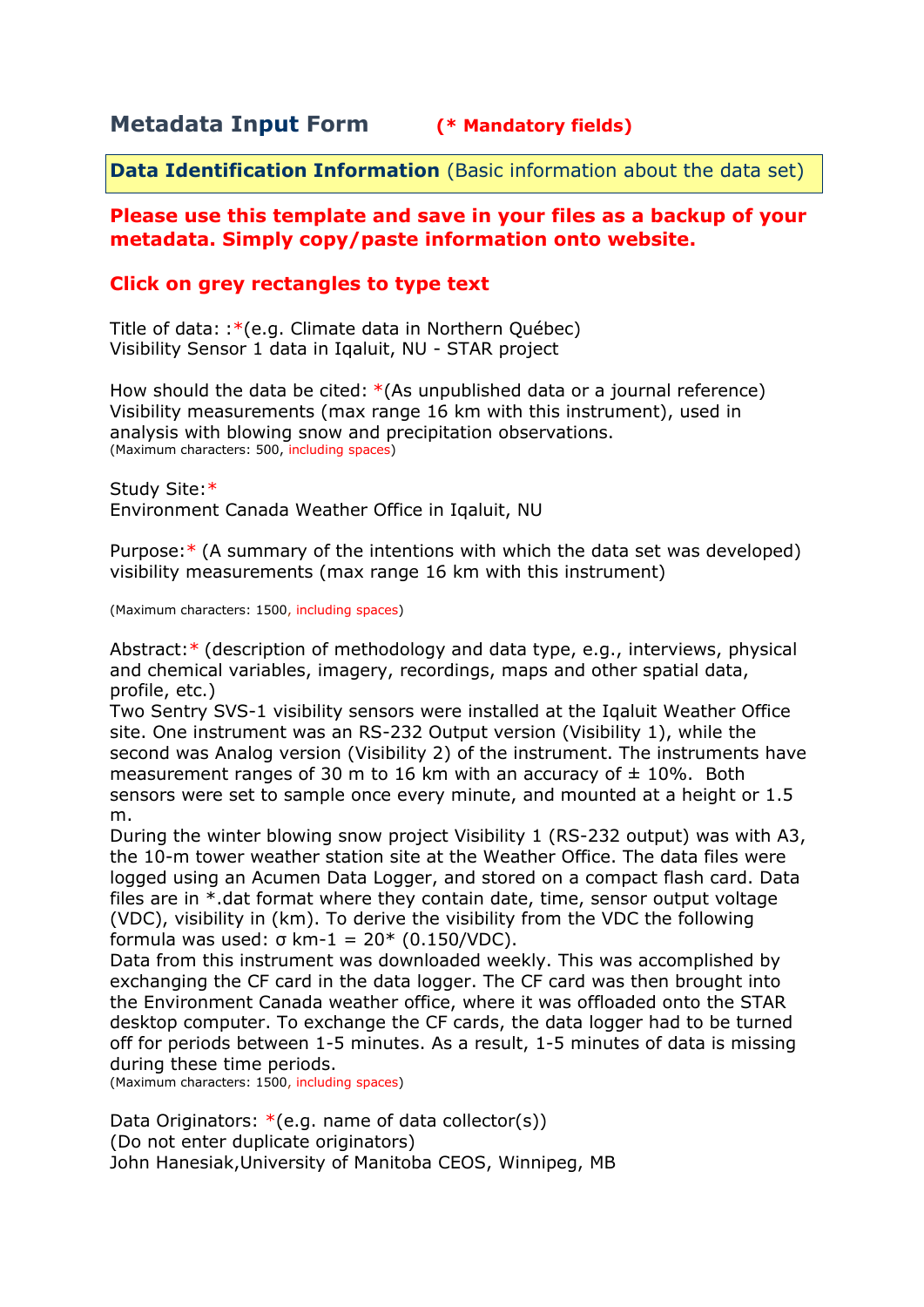Ron Stewart, University of Manitoba CEOS, Winnipeg, MB

Kent Moore, University of Toronto, Toronto, ON

Peter Taylor, York University, Toronto, ON

Walter Strapp, Cloud Physics and Severe Weather Division, Environment Canada, Ottawa, ON

Mengistu Wolde, Flight Research Laboratory, National Research Council of Canada, Ottawa, ON

Links to data (if available, enter NI Email address if direct link is not yet available):

Status of data:\* Click on grey rectangle to view scroll down menu Completed

Maintenance and update frequency:\* Click on grey rectangle to view scroll down menu Daily

### **Geographic Coordinates** (in decimal format)

#### **Research Area** \*

Coordinates should be in the range of -90.0000 to 90.0000 for the latitude and -180.0000 to 180.0000 for the longitude

North (latitude N): 63°44.847'

South (latitude N):

West (longitude W):  $-68^{\circ}32.611'$ 

East (longitude W):

#### **Time Period** (covered by the data set)

\* Select entry from scroll down menu on website

Start Month:\*Feb End Month:\*March

Start Year:\* 2008 End Year:\*2008 Start Day: \* 21 End Day: \* 31

**Keywords** (see Keywords Library)